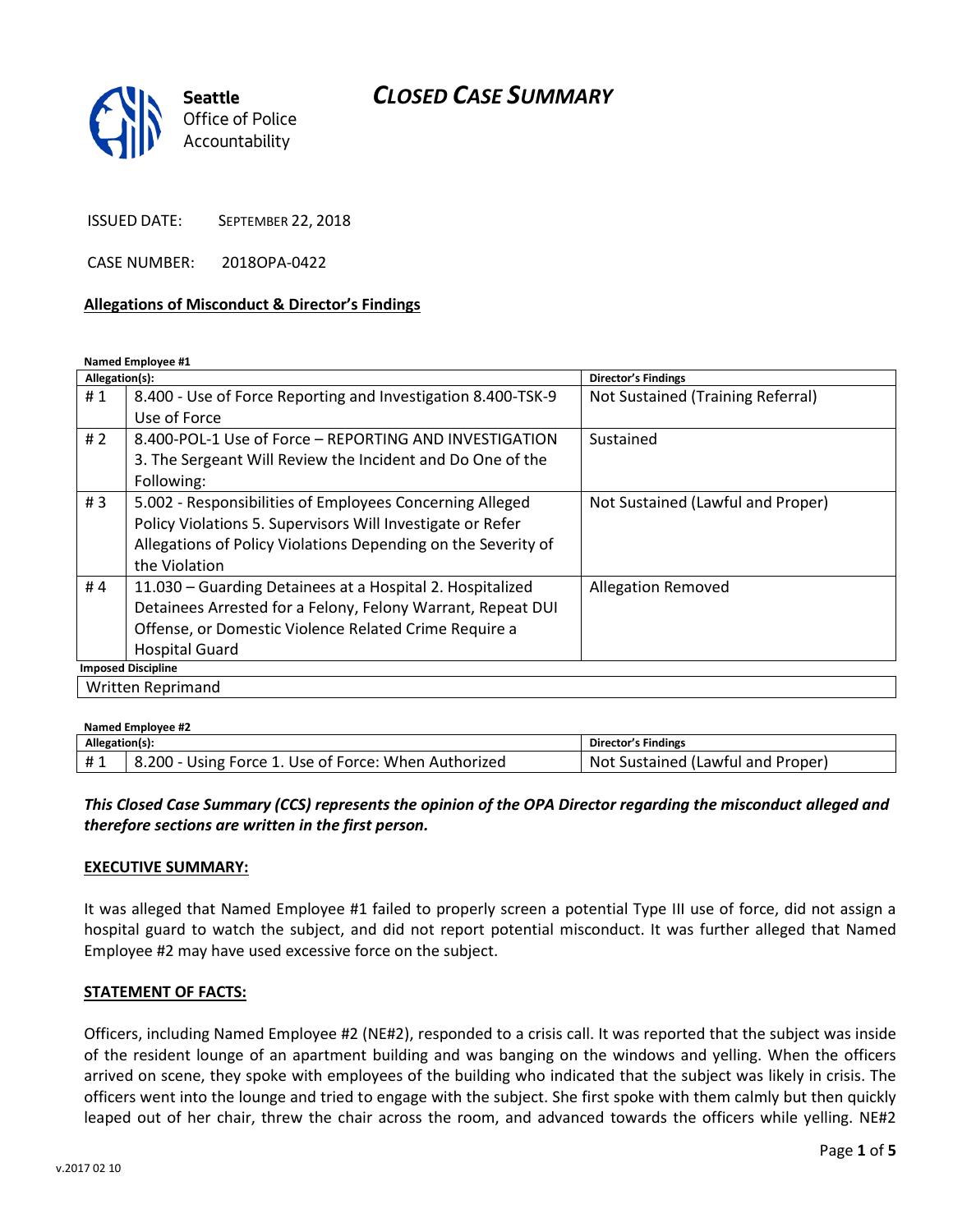

OPA CASE NUMBER:

reached out, grabbed the subject's left arm, and pulled her down to the ground face first. The subject fell to the ground with her right arm under her face. Once on the ground, she calmed down and was crying. The officers noticed bleeding from her nose and, after handcuffing her, called for medical assistance and a supervisor. The officers determined that the subject was in crisis and made the decision to effectuate a detention under the Involuntary Treatment Act (ITA).

Named Employee #1 (NE#1) was the supervisor who came to the scene. Once there, he spoke with one of the witness officers who described what the subject had done and the takedown that was used by NE#2. He further told NE#1 that, as a result of the takedown, the subject's "nose was busted." NE#1 spoke with several of the officers, including NE#2, concerning the force used. NE#1 went into the ambulance where the subject was being held prior to transport to the hospital. He observed her injuries, took photographs, and asked whether she wanted to speak with him. She told NE#1 that the officers broke her nose and NE#1 repeated that statement. When NE#1 later tried to speak with her, the subject again stated that the officers "cracked" and "broke" her nose. NE#1 also asked the medics about the nature and extent of the injury and one of the medics stated: "we don't necessarily know that it's broken…she might just have a bloody nose."

NE#1 read the subject her Miranda warnings; however, she was not ultimately charged with a crime. In the General Offense Report authored by the officers, there was no mention of charges and instead the case was classified as "crisis."

After he screened the incident, NE#1 classified the force used as Type II and ordered the involved officers to complete the appropriate reports. He did not screen the incident with FIT.

The subject was transported to a hospital where she received medical attention. NE#1 did not assign a hospital guard to watch her. NE#1 further did not take any additional steps to learn the extent of the subject's injuries.

In her force review, the Watch Lieutenant identified that NE#1 had failed to screen the incident with FIT and to assign a hospital guard. The Lieutenant, with the concurrence of the Acting Captain, referred those issues to OPA. Both the Lieutenant and the Acting Captain approved NE#2's force as consistent with policy and praised all of the responding officers for how they handled a very difficult situation. This OPA investigation ensued.

### **ANALYSIS AND CONCLUSIONS:**

## **Named Employee #1 - Allegations #1** *8.400 - Use of Force Reporting and Investigation 8.400-TSK-9 Use of Force*

SPD Policy 8.400-TSK-9 sets forth the requirements for a Sergeant's handling of a Type III force investigation. Included among these requirements is that, where the subject has been transported to the hospital, the Sergeant "verifies that the subject has been identified and arranges for hospital guard, if necessary." (SPD Policy 8.400-TSK-9.)

NE#1 acknowledged that he did not assign a hospital guard. He explained to OPA that he did not believe it to be necessary. He contended that he believed this because the subject had not been arrested for any offense and no charges were being requested.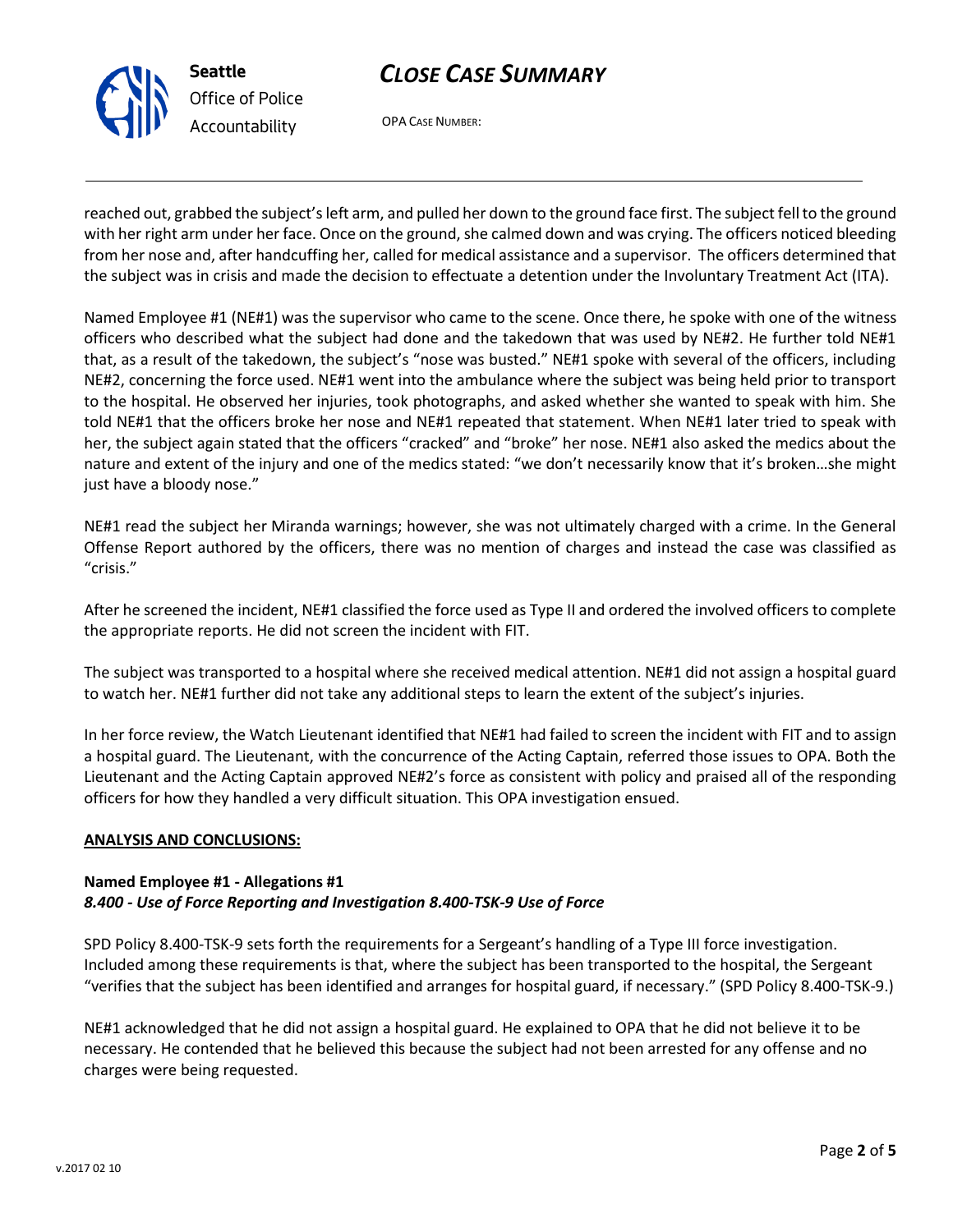

*Office of Police Accountability*

OPA CASE NUMBER:

In her force review, NE#1's Lieutenant identified that NE#1 should have assigned a hospital guard. She reasoned that this would have allowed NE#1 to determine the extent of the injuries to the subject and, thus, could have provided NE#1 with conclusive information as to whether a FIT response was needed. I agree with the Lieutenant. As discussed below, given the nature of the injuries suffered by the subject and the information known at the time to NE#1, I believe that a hospital guard was contemplated by the policy. Had NE#1 taken this step, he would have learned that the subject's nose was not, in fact, broken and would have definitively determined that FIT did not need to be notified. This, in turn, would have almost certainly ensued that he was not the subject of an OPA complaint.

That being said, NE#1 could (and does) plausibly argue that, under the terms of SPD Policy 11.030-POL-2, a hospital guard was not required and whether one was assigned was within the discretion of NE#1 as the supervisor. As such, I do not believe that a Sustained finding is warranted. However, it certainly would have been best practice to do so given the circumstances of this case. For that reason, I recommend that NE#1 receive a Training Referral.

 **Training Referral**: NE#1's chain of command should discuss with him the requirements of SPD Policies 8.400- POL-1(3), 8.400-TSK-9, and 11.030-POL-2. His chain of command should counsel him concerning this incident and provide him guidance on how he could have handled it more appropriately. NE#1's chain of command should specifically discuss his failure to screen this matter with FIT and his decision to not assign a hospital guard and instruct NE#1 on how he should deal with similar situations in the future. This retraining and associated counseling should be documented and this documentation should be maintained in an appropriate database.

Recommended Finding: **Not Sustained (Training Referral)**

## **Named Employee #1 - Allegation #2**

# *8.400-POL-1 Use of Force – REPORTING AND INVESTIGATION 3. The Sergeant Will Review the Incident and Do One of the Following:*

SPD Policy 8.400-POL-1(3) provides that, upon responding to a use of force, the Sergeant reviews the incident and classifies the force by type. The policy explains that force should be classified as Type III (the highest level) where it "results in, or could reasonably be expected to result in, great bodily harm…or substantial bodily harm…, to include broken bones and an admission to the hospital for treatment." (SPD Policy 8.400-POL-1(3).) In such cases, the Sergeant is required to screen the force with FIT in order to allow that unit to decide whether to respond to the scene and take over the investigation. (*Id*.)

Here, NE#1 was told by one of the witness officers that the force used caused the subject's nose to get "busted." He was further told by the subject multiple times that her nose was broken or "cracked." While the medics did not confirm the broken nose, they did not foreclose that such an injury had been suffered.

NE#1 asserted that he did not screen the force with FIT because: it did not appear to him that the subject's nose was broken; he did not notice and the subject did not complain of any other disfigurement; he viewed the video of NE#2's force and it appeared to him to be reasonable; and the description of the force sounded reasonable to NE#1. At his OPA interview, however, NE#1 recognized that he should have screened this matter with FIT and that his failure to do so was in error.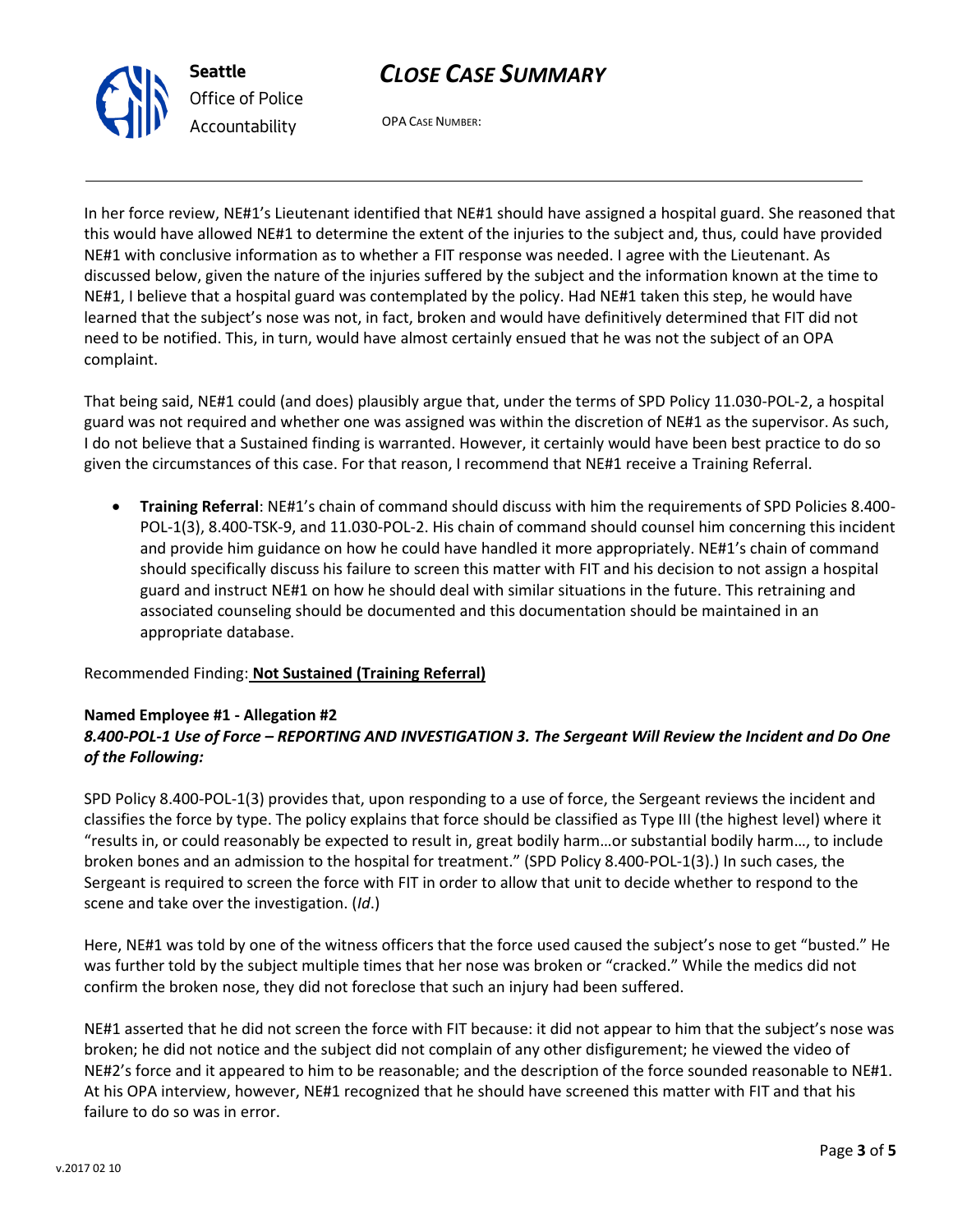

OPA CASE NUMBER:

As discussed above, Department policy requires a FIT screening when there is a possibility of broken bones and where the subject later receives treatment at a hospital. Both occurred here. This policy requires such a screening for good reason – namely, to ensure that the most serious uses of force are investigated by FIT. Had NE#1 done so here, FIT would likely have conducted a preliminary review of the case, which would have included going to the hospital to check on the condition of the subject. FIT would have determined that the subject's nose was not broken and would have sent the investigation back to NE#1 as a Type II. By failing to comply with the policy, even if not intentionally and in bad faith, NE#1 prevented this comprehensive and critical review from occurring. For these reasons, I agree with NE#1's chain of command that he violated policy and I recommend that this allegation be Sustained.

Recommended Finding: **Sustained**

## **Named Employee #1 - Allegation #3**

## *5.002 - Responsibilities of Employees Concerning Alleged Policy Violations 5. Supervisors Will Investigate or Refer Allegations of Policy Violations Depending on the Severity of the Violation*

SPD Policy 5.002-POL-5 requires supervisors who become aware of a potential policy violation to investigate or refer the allegations depending on their severity. Minor allegations of misconduct may be investigated by a supervisor, while allegations of serious misconduct – such as the use of excessive force – must be referred to OPA. (SPD Policy 5.002-POL-5.)

The Complainant claimed that her nose had been broken and "cracked" by the officers. However, I do not construe this to constitute a claim of excessive force. Instead, it was a description of the injury that she suffered. Had the Complainant stated that the officers broke her nose and it was excessive, unreasonable, assaultive, or brutal, that would have risen to a possible allegation of serious misconduct. This did not occur here. As such, I find that it was appropriate for NE#1 to conduct a chain of command review of the force and to not make an OPA referral.

For these reasons, I recommend that this allegation be Not Sustained – Lawful and Proper.

### Recommended Finding: **Not Sustained (Lawful and Proper)**

### **Named Employee #1 - Allegations #4**

## *11.030 – Guarding Detainees at a Hospital 2. Hospitalized Detainees Arrested for a Felony, Felony Warrant, Repeat DUI Offense, or Domestic Violence Related Crime Require a Hospital Guard*

SPD Policy 11.030-POL-2 sets forth when a hospital guard must be assigned to watch a detainee. As discussed more fully above, given that I find that this incident should have been screened as a Type III use of force, NE#1 should have assigned a hospital guard pursuant to SPD Policy 8.400-TSK-9. This was the case even though the subject had not been arrested for a felony, felony warrant, DUI offense, or domestic violence crime (*see* SPD Policy 11.030-POL-2), and, in fact, had not been charged with any crime.

However, as I already recommend that NE#1 receive the above Training Referral (*see* Named Employee #1, Allegation #1), I find that this allegation is duplicative. Accordingly, I recommend that it be removed.